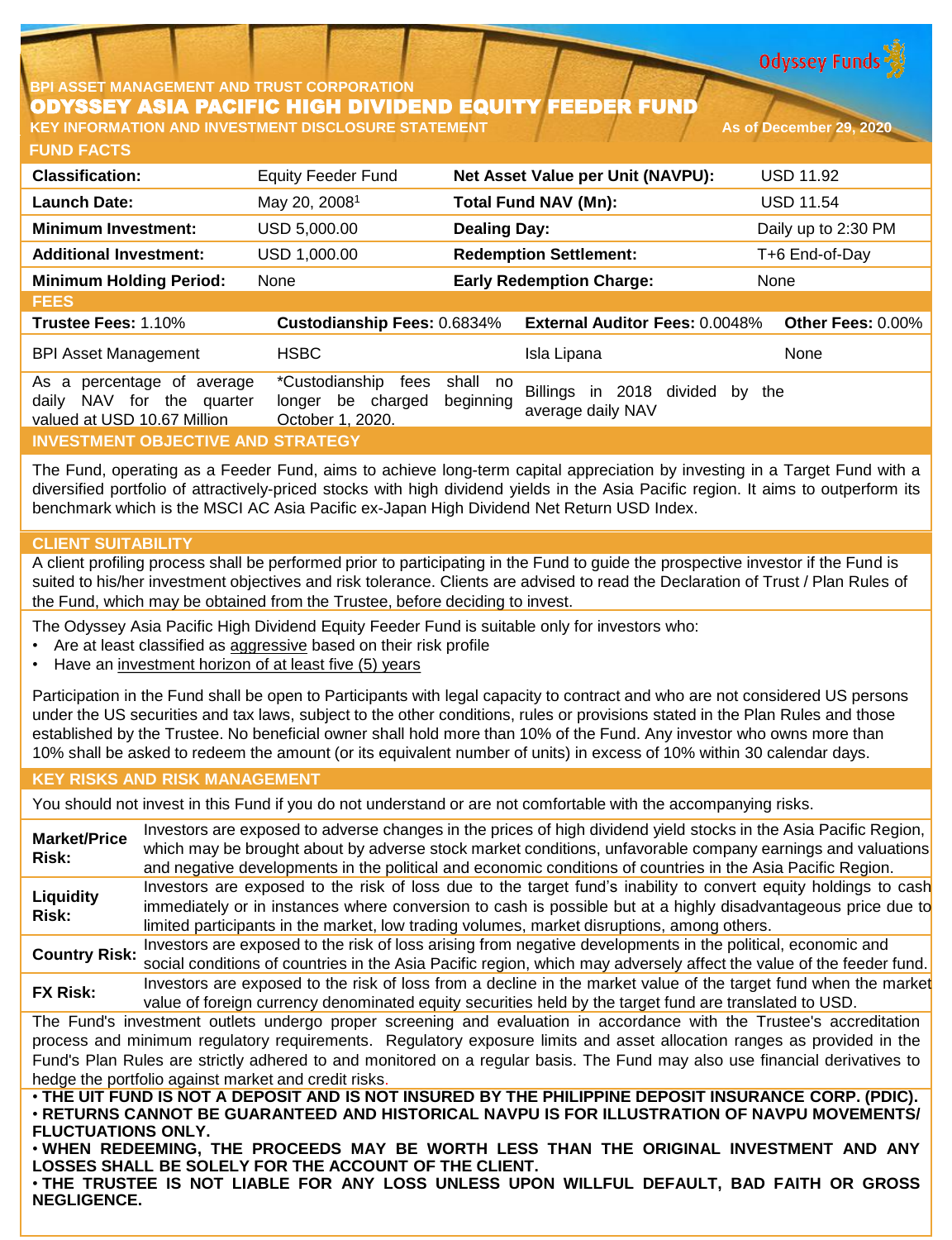## **FUND PERFORMANCE AND STATISTICS AS OF DECEMBER 29, 2020**

(Purely for reference purposes and is not a guarantee of future results)



**CUMULATIVE PERFORMANCE (%) <sup>2</sup>**

**ANNUALIZED PERFORMANCE (%) <sup>2</sup>**

**CALENDAR YEAR PERFORMANCE (%) <sup>2</sup>**



Fund 3.83 17.55 23.91 2.05 3.29 19.20 Benchmark 1.84 16.88 27.92 19.55 23.19 86.20

\*MSCI AC Asia Pacific ex-Japan High Dividend Net Return USD Index

Fund 2.05 6.55 1.09 5.59 5.16 1.40 Benchmark 19.55 19.85 7.20 14.11 12.48 5.05

Fund 2.05 11.24 -9.01 20.33 3.45 -9.91 Benchmark 19.55 20.14 -14.23 37.63 6.18 -9.47

**1 mo 3 mos 6 mos 1YR 3YRS S.I**

**1YR 2YRS 3YRS 4YRS 5YRS S.I**

**YTD 2019 2018 2017 2016 2015**

| NAVPU over the past 12 months  |       |
|--------------------------------|-------|
| Highest                        | 11.95 |
| Lowest                         | 8.48  |
| <b>STATISTICS</b>              |       |
| Portfolio Beta                 | 0.90  |
| Volatility, Past 1 Year (%) 3  | 28.28 |
| Sharpe Ratio <sup>4</sup>      | 0.06  |
| Information Ratio <sup>5</sup> | -2.91 |

<sup>1</sup>The fund was originally launched as Odyssey Asia Pacific High Dividend Equity Fund. It was converted into a feeder fund last October 1, 2020. <sup>2</sup>Returns are net of fees.

<sup>3</sup>Measures the degree to which the Fund fluctuates vis-à-vis its average return over a period of time.

<sup>4</sup>Used to characterize how well the return of a Fund compensates the investor for the level of risk taken. The higher the number, the better.

<sup>5</sup>Measures reward-to-risk efficiency of the portfolio relative to the benchmark. The higher the number, the higher the reward per unit of risk.

\*Declaration of Trust is available upon request through your branch of account.

| <b>PORTFOLIO COMPOSITION</b>           |                  |
|----------------------------------------|------------------|
| <b>Allocation</b>                      | % of Fund        |
| <b>Target Fund</b>                     | 96.6             |
| Cash                                   | 0.2              |
| Time deposits and money market         |                  |
| Other receivables - net of liabilities | 3.2              |
| <b>Top Five Sector Holdings</b>        | % of Target Fund |
| <b>Information Technology</b>          | 28.5             |
| Financials                             | 26.2             |
| Consumer Discretionary                 | 9.8              |
| <b>Consumer Staples</b>                | 7.7              |
| Industrials                            | 6.6              |
| <b>Top Five Country Weightings</b>     | % of Target Fund |
| China                                  | 26.4             |
| Taiwan                                 | 16.3             |
| Australia                              | 14.2             |
| Hong Kong                              | 13.0             |
| Korea                                  | 11.7             |

## **TOP TEN HOLDINGS**

| Name                                                        | % of Target<br>Fund |
|-------------------------------------------------------------|---------------------|
| Samsung Electronics Co., Ltd.                               | 9.9                 |
| Taiwan Semiconductor<br>Manufacturing Co., Ltd.             | 9.3                 |
| Hong Kong Exchanges & Clearing<br>Ltd.                      | 4.2                 |
| Ping An Insurance (Group)<br>Company of China, Ltd. Class A | 3.7                 |
| Rio Tinto Limited                                           | 3.2                 |
| CLP Holdings Limited                                        | 2.8                 |
| Mapletree Logistics Trust                                   | 2.6                 |
| China Merchants Bank Co., Ltd.                              | 2.3                 |
| Infosys Limited                                             | 2.1                 |
| <b>China Construction Bank</b>                              | 2.0                 |
|                                                             |                     |

## **RELATED PARTY TRANSACTIONS\***

The Fund has no transactions and outstanding investments with entities related to BPI Asset Management and Trust Corporation (BPI AMTC).

Related party in accordance with BPI AMTC's internal policy.

For more information, you may contact us at (632) 8580-**AMTC** (2682),

email us at bpi\_asset\_management@bpi.com.ph or visit our website, www.bpiassetmanagement.com.